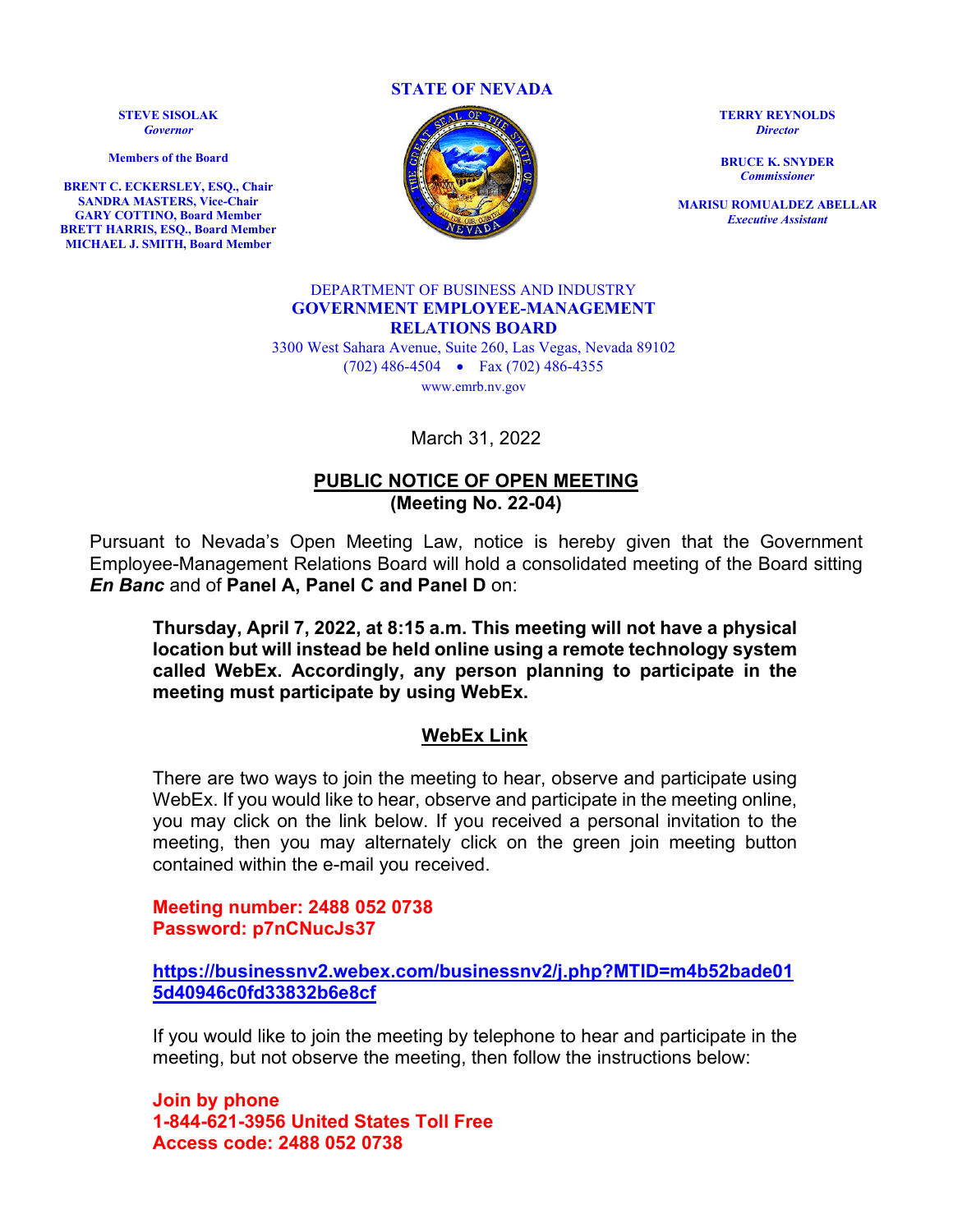# **Chair Eckersley shall be the Presiding Officer of the Board sitting** *en banc* **and of Panel A and Panel D. Board Member Cottino shall be the Presiding Officer of Panel C.**

# **THE AGENDA**

Note: The Board may take possible action on any item on this agenda unless that item is marked as "Information Only." Items marked as "Information Only" may be discussed by the Board after any presentation is made but no action may be taken on that particular item. The Board may take items out of order, may combine two or more agenda items for consideration, may remove items from the agenda or may delay discussion of any item at any time.

# **The Board Sitting** *En Banc*

The following 10 items are for consideration by the full Board:

# **1. Call to Order & Roll Call** *Information Only*

### **2. Public Comment** *Information Only*

The Board welcomes public comment. Public comment must be limited to matters relevant to or within the authority of the Government Employee-Management Relations Board. No subject may be acted upon unless that subject is on the agenda and is scheduled for possible action. If you wish to be heard, please introduce yourself at the appropriate time and the Presiding Officer will recognize you. The amount of discussion on any single subject, as well as the amount of time any single speaker is allowed, may be limited. The Board will not restrict public comment based upon viewpoint. However, the Board may refuse to consider public comment prior to the commencement and/or conclusion of a contested case or a quasi-judicial proceeding that may affect the due process rights of an individual. See NRS 233B.126.

**3. Approval of the Minutes** *For Possible Action*

For possible action on the minutes of the meeting held March 8-10, 2022.

# **4. Setting of Future Meeting Dates** *For Possible Action*

For approval of meeting dates for July through December 2022. The proposed dates are July 19-21, 2022 (with alternate dates of July 12-14, 2022); August 16-18, 2022 (with alternate dates of August 9-11, 2022); September 13-15, 2022; October 11-13, 2022; November 8-10, 2022; and December 6-8, 2022. Included herein is also the recommendation to move the case set for hearing in May to August due to the request of the parties.

# **5. Report of the Deputy Attorney General** *Information Only*

A report by the Nevada Attorney General's Office as to the status of cases on judicial review or at the Nevada Supreme Court, and other matters related thereto.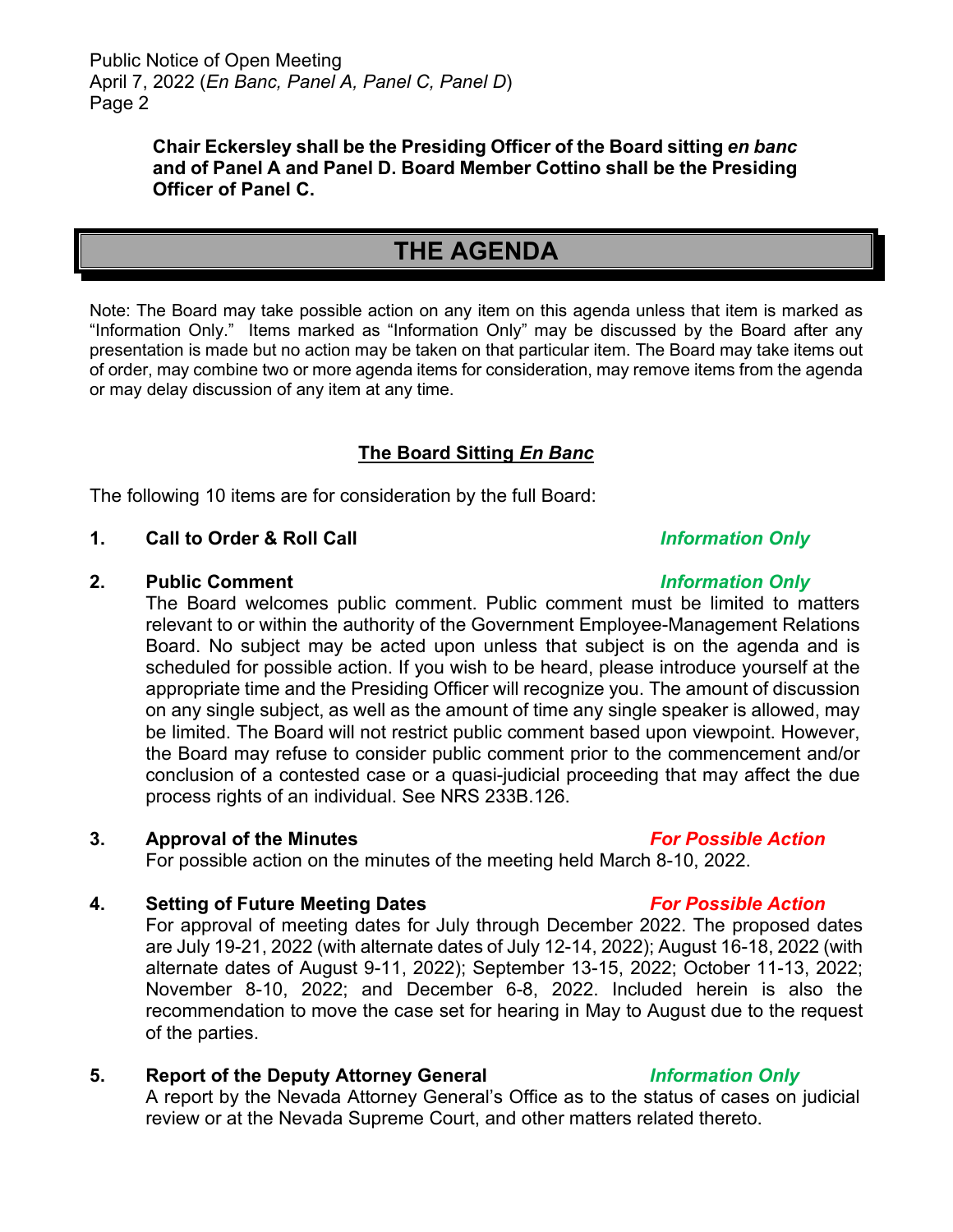# **Service Employees International Union, Local 1107 v. Clark County**

Deliberation and decision on the status and progress of the case, including, but not limited to, dismissal of the case, the granting of a hearing for the case, whether to stay the case pursuant to the limited deferral doctrine, and/or whether to order a settlement conference for the case. If a hearing is granted, then the case shall also be randomly assigned to a hearing panel.

# **7. Case 2020-019** *For Possible Action* **Susan Finucan v. City of Las Vegas** Deliberation and decision on the Joint Status Report.

# **8. Case 2020-020** *For Possible Action* **AFSCME, Local 4041 & Shari Kassebaum v. State of Nevada ex rel. its Department of Corrections**

Deliberation and decision on the Joint Status Report.

- **9. Case 2020-031** *For Possible Action* **Henderson Police Supervisors Association v. City of Henderson et al.** Deliberation and decision on the Joint Status Report.
- **10. Cases 2021-008; 2021-012; 2021-013; 2021-015** *For Possible Action* **Las Vegas City Employees' Association & Julie Terry v. City of Las Vegas; Las Vegas City Employees' Association & Jody Gleed v. City of Las Vegas; Las Vegas City Employees' Association & Marc Brooks v. City of Las Vegas; and International Association of Fire Fighters, Local 1285 v. City of Las Vegas** Deliberation and decision on the Joint Status Report.

# **Panel C**

The following 1 item is for consideration by Panel C:

- 
- **11. Case 2020-008** *For Possible Action* **Clark County Education Association & Davita Carpenter v. Clark County School District with Intervenors Education Support Employees Association & Clark County Association of School Administrators and Professional-Technical Employees**

# Pursuant to NAC 288.271(2)(c), the Commissioner had randomly selected Vice-Chair Masters to fill the vacancy at the time on the panel. Deliberation and decision on the Joint Status Report.

(cont'd on next page)

**6. Case 2021-019** *For Possible Action*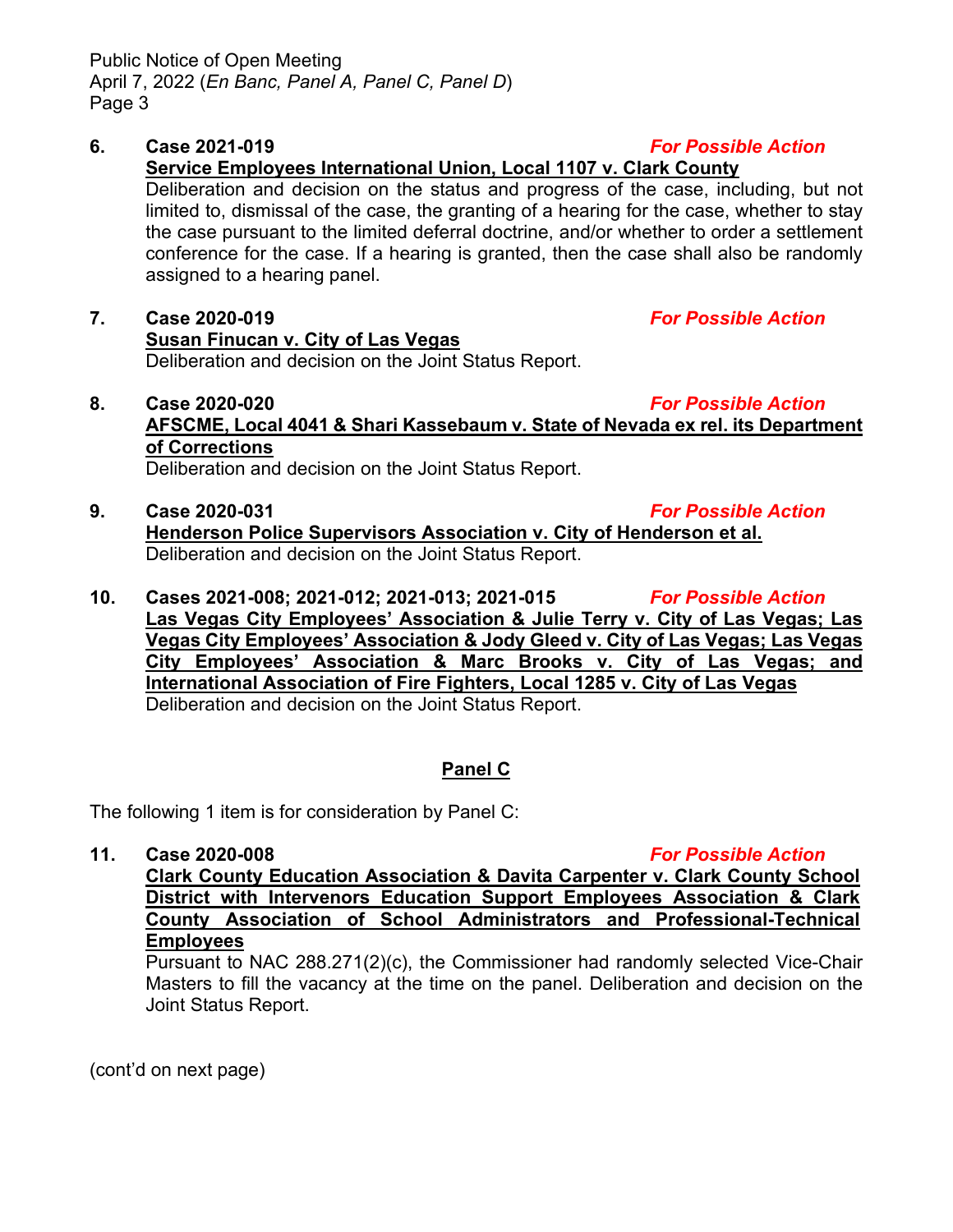Public Notice of Open Meeting April 7, 2022 (*En Banc, Panel A, Panel C, Panel D*) Page 4

# **Panel A**

The following 1 item is for consideration by Panel A:

**12. Case 2021-005** *For Possible Action* **Las Vegas Police Protective Association v. City of Las Vegas**  Deliberation and decision on the Joint Status Report.

# **Panel D**

The following 1 item is for consideration by Panel D:

# **13. Case 2018-017** *For Possible Action*

# **Las Vegas Metropolitan Police Department v. Las Vegas Police Protective Association**

Pursuant to NAC 288.271(2)(c), the Commissioner had randomly selected Vice-Chair Masters to fill the vacancy at the time on the panel. Deliberation and decision on the Joint Status Report.

# **The Board Sitting** *En Banc*

The following 4 items are for consideration by the full Board:

# **14. Case 2022-004** *For Possible Action*

**Service Employees International Union, Local 1107 v. Southern Nevada Regional Housing Authority** 

Deliberation and decision on Respondent Southern Nevada Regional Housing Authority's Motion to Dismiss.

**15. Case 2022-003** *For Possible Action* **International Association of Fire Fighters, Local 2487 v. Truckee Meadows Fire Protection District** 

Deliberation and decision on the Motion to Dismiss.

- **16. Additional Period of Public Comment** *Information Only* Please refer to agenda item 2 for any rules pertaining to public comment.
- **17. Adjournment** *For Possible Action*

(cont'd on next page)